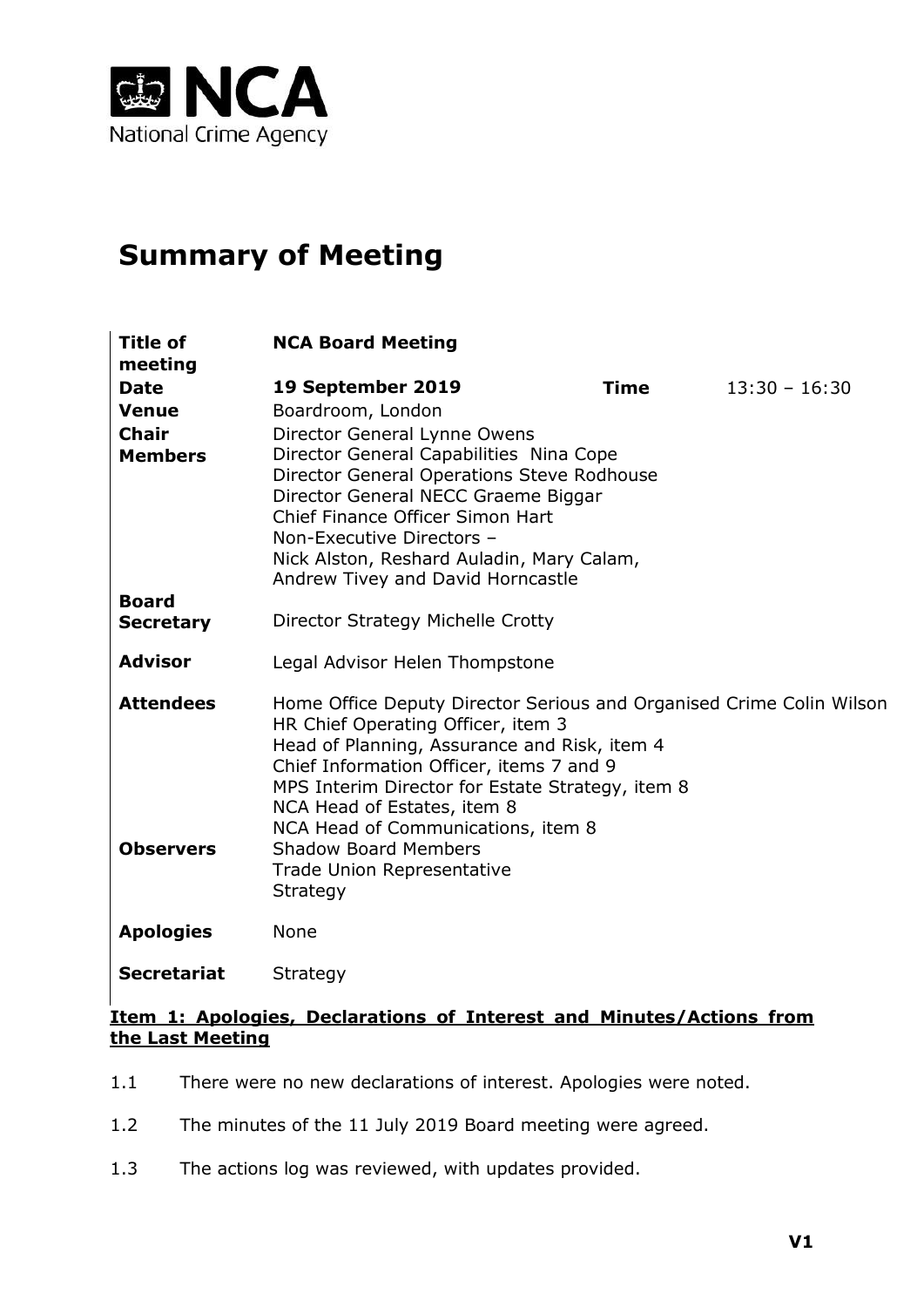#### **Item 2: Chair's Update**

2.1 The Chair provided an update to the meeting on current issues of note affecting the Agency.

#### **Item 3: Resources Report**

3.1 Chief Finance Officer and HR Chief Operating Officer introduced the report.

3.2 The Board discussed and noted the paper.

#### **Item 4: NCA Performance Report**

- 4.1 Director General Operations with support from the Head of Performance, Assurance and Risk introduced this paper.
- 4.2 The Board discussed and agreed the recommendations.

# **Item 5: EU Exit and Agency Preparations Update**

- 5.1 Director General Operations introduced this paper.
- 5.2 The Board discussed and agreed the proposals.

# **Item 6: Spending Round/SOC Review Update**

- 6.1 Director Strategy introduced the paper.
- 6.2 The Board discussed the position and agreed the action plan.

# **Item 7: NCA Non-Core IT**

- 7.1 Director General Capabilities with the Chief Information Officer introduced this paper.
- 7.2 The Board discussed key issues for the Agency and agreed requirements.

# **Item 8: NCA Estates Strategy**

- 8.1 Director General Capabilities with NCA Head of Estates, Head of Communications and MPS Interim Director Estates Strategy introduced this paper.
- 8.2 The Board discussed the proposals and agreed next steps.

# **Item 9: NCA Commercial Strategy**